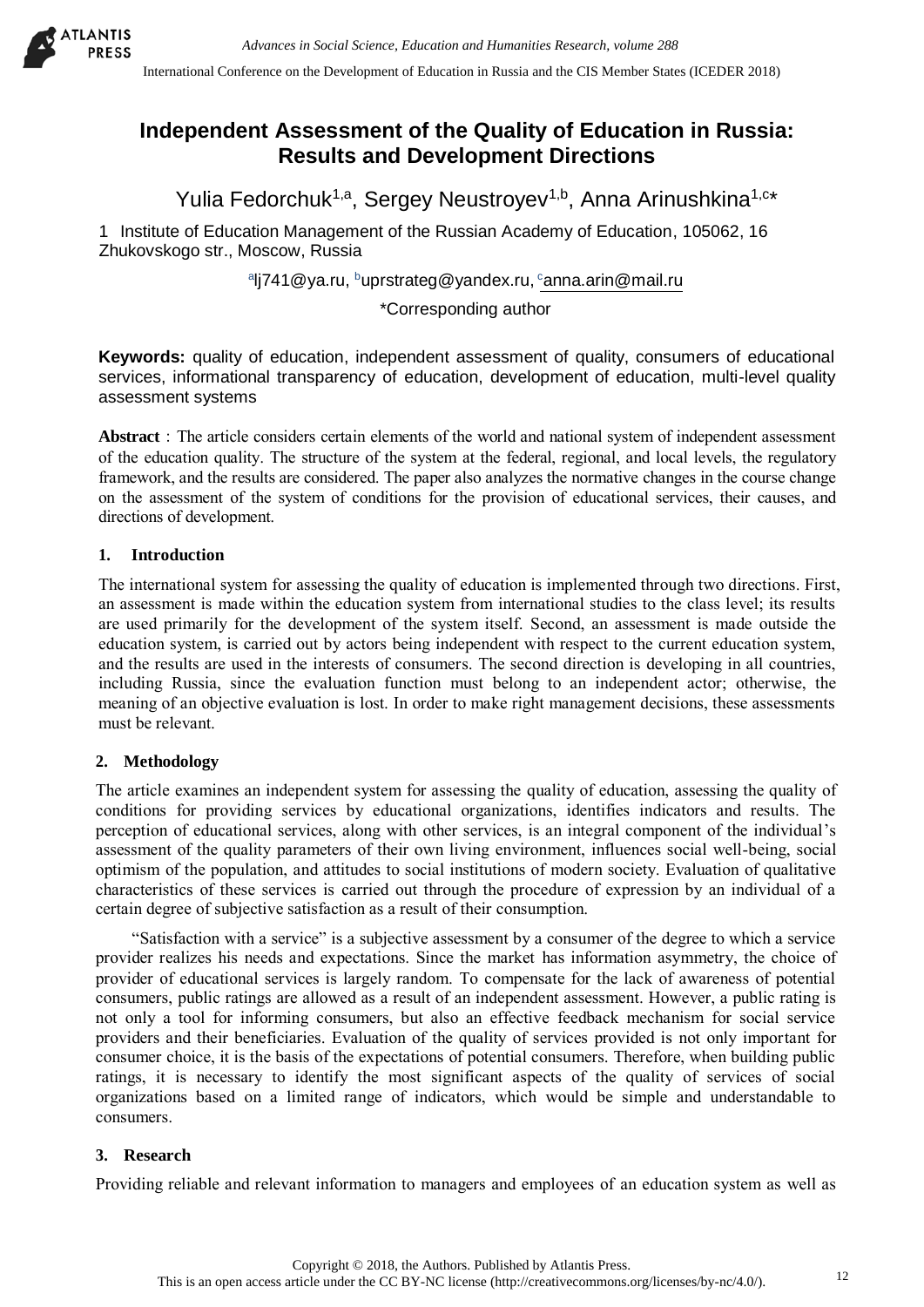consumers of educational services through the formation of an all-Russian system for assessing the quality of education is defined as the goal of the subprogramme 3 "Development of the system for assessing the quality of education and informational transparency of the education system" of the Russian State Program "Education Development for 2013 -2020," approved by the Government of the Russian Federation on April 15, 2014 No. 295 [1] . The inclusion of consumers of educational services in the evaluation of the education system through the development of mechanisms for independent assessment of the quality of education is one of the key strategic objectives of the development of the education system at the level of regions, municipalities, and individual organizations. The formation of the demanded system for assessing the quality of education and educational results is determined by one of the objectives of the Federal Target Program for the Development of Education for 2016-2020 [2]. The multi-level system for assessing the quality of education in Russia includes the following elements by object of assessment:





In this study, one of the assessment blocks is be considered, which is an independent assessment of the quality of the conditions for the implementation of educational activities by educational organizations.

In the Russian Federation, as a separate concept, "independent assessment of the quality of services" appears in 2005 is made out conceptually in 2009. Work on the creation of an independent evaluation system began in 2012 as part of the execution of the Presidential Decree of 07/05/2012 N 597 "On measures to implement the state social policy" [3]. In paragraph 1, the Government of the Russian Federation was instructed to ensure the formation of an independent system for assessing the quality of work of organizations providing social services, including the definition of performance criteria for these organizations and the introduction of public ratings of their activities.

As a result, the basic document regulating this procedure was adopted – Resolution of the Government of the Russian Federation of 30.03.2013 No 286 [4]. In addition, federal sectoral ministries developed recommendations for the organization of independent evaluation being addressed to the founders of institutions.

The next step in the formation of an independent evaluation was the adoption in 2013 of the Federal Law No 256-FZ, which established the duty of applying this mechanism at the level of basic sectoral laws, including in education. However, it could not acquire its complete form until the end of 2014, after the introduction and entry into force of changes in the basic sectoral laws, including the Federal Law of 29.12.2012 No 273-FZ "On Education in the Russian Federation" [5]. The introduction of an independent evaluation system and its significance for the social sector have been discussed in many program documents. In particular, the President of the Russian Federation in his Address to the Federal Assembly on 12.04.2014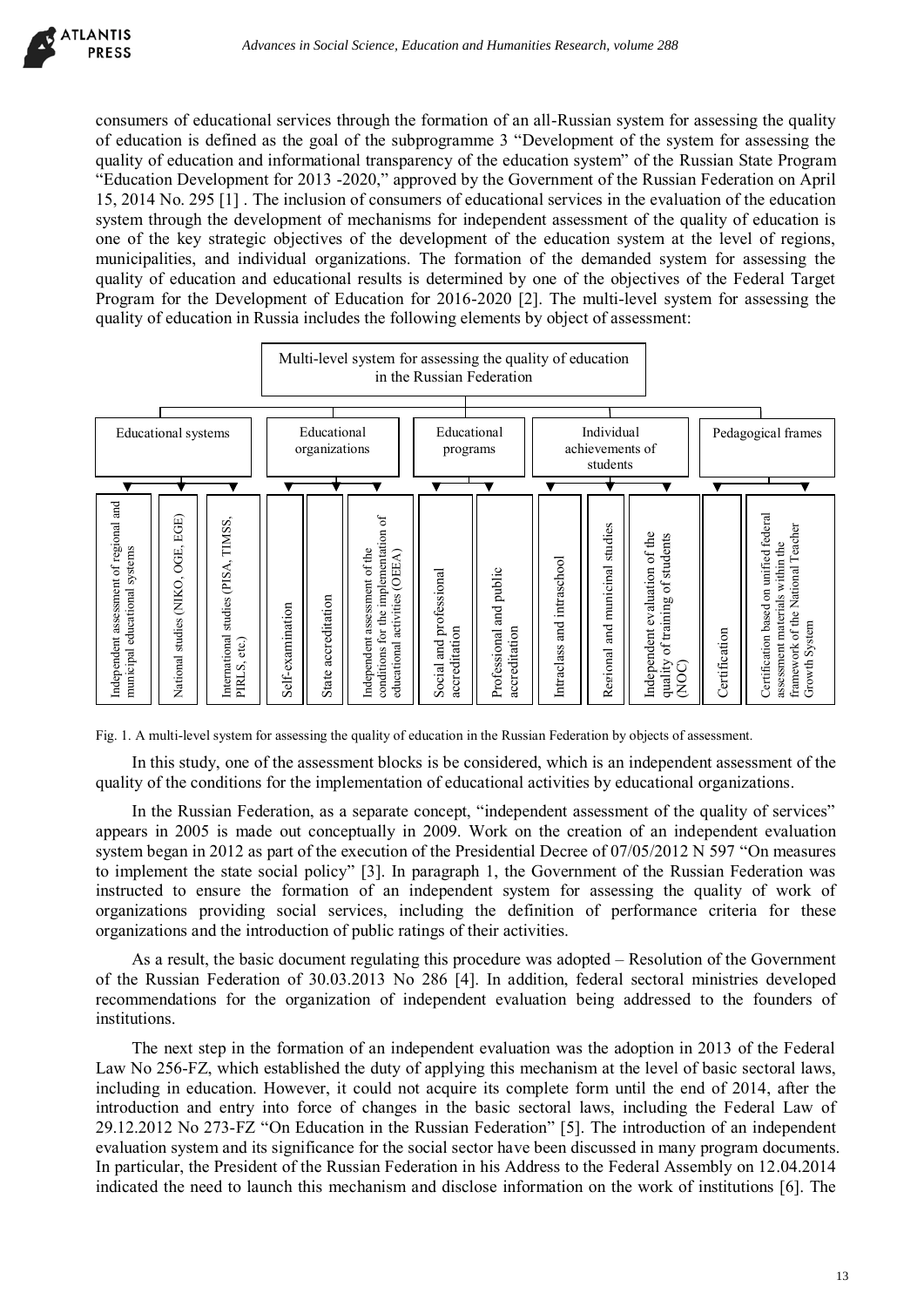Government of the Russian Federation announced the introduction of public ratings, the identification and dissemination of best practices of social organizations [7]. In this context, the formation of the demanded assessment system has become a target for the education sector [8]. Especially since the rules for conducting an independent assessment are now enshrined at the level of the basic Federal Law No. 273 of Art. 95-95.2 "On education in the Russian Federation."

The methodology for analyzing the official website and other open information sources about the organization, as well as a sample questionnaire for a sociological study, were presented in the guidelines of the Ministry of Education and Science of the Russian Federation and Rosobrnadzor and were the same for the whole of Russia. But each region and municipalities could complement this methodology and offer their own ways of processing the results and their interpretation.

The field of education turned out to be the only industry where independent assessment should be carried out in two forms. One of them, the assessment of the quality of educational activities, is governed by Art. 95.2 of the Law on Education and coincides with the procedures used in relation to institutions of culture, health, and social services. Here the service component of the service is analyzed directly (conditions of its provision). The second type of independent assessment, aimed at studying the quality of training of students (Article 95.1 of the Law on Education), does not apply in other industries. In fact, the professional component of the service is monitored here, i.e. the level of students' mastery of the educational program or its parts.

However, neither in the first nor in the second case, results of an independent assessment do not entail the suspension or revocation of a license to conduct educational activities, suspension or deprivation of state accreditation. This is indicated in paragraph 6 of Art. 95 of the Law on Education.

The relevance of the system of independent assessment of the quality of conditions for the implementation of educational activities by organizations engaged in educational activities (OEEA) is determined by the focus on achieving an educational system of maximum openness for educational users in order to promptly respond to external requests, jointly achieve the efficiency of the system, and meet the individual needs of society and the state.

The organizations engaged in educational activities (OEEA) are carried out in order to provide participants of educational relations with information about the level of organization in the work on the implementation of educational programs based on publicly available information.

In accordance with Article 95 of the Federal Law 273 "On Education in the Russian Federation", an independent assessment of the quality of education (IAQE) includes two areas:

1) independent assessment of the quality of training of students (IAQE);

2) independent assessment of the quality of the conditions for the implementation of educational activities by organizations engaged in educational activities (OEEA).

An independent assessment of the quality of education is carried out by legal entities that carry out specific types of such an assessment (hereinafter, organizations carrying out an independent assessment of the quality of education).

Organizations carrying out an independent assessment of the quality of education post on the Internet information about the procedure and results of an independent assessment of the quality of education and, if necessary, send it to the federal government bodies and executive authorities that carry out government education, local governments. This information about results of an independent assessment of the quality of education is subject to mandatory review by these authorities and is to be taken into account by them when developing measures to improve educational activities and performance assessment of the heads of organizations engaged in educational activities. Results of an independent assessment of the quality of education do not entail the suspension or revocation of a license to conduct educational activities, or the suspension of state accreditation or the deprivation of state accreditation with respect to organizations conducting educational activities.

Based on the results of an independent assessment of the quality of education, ratings of organizations conducting educational activities and (or) educational programs implemented by them can be formed.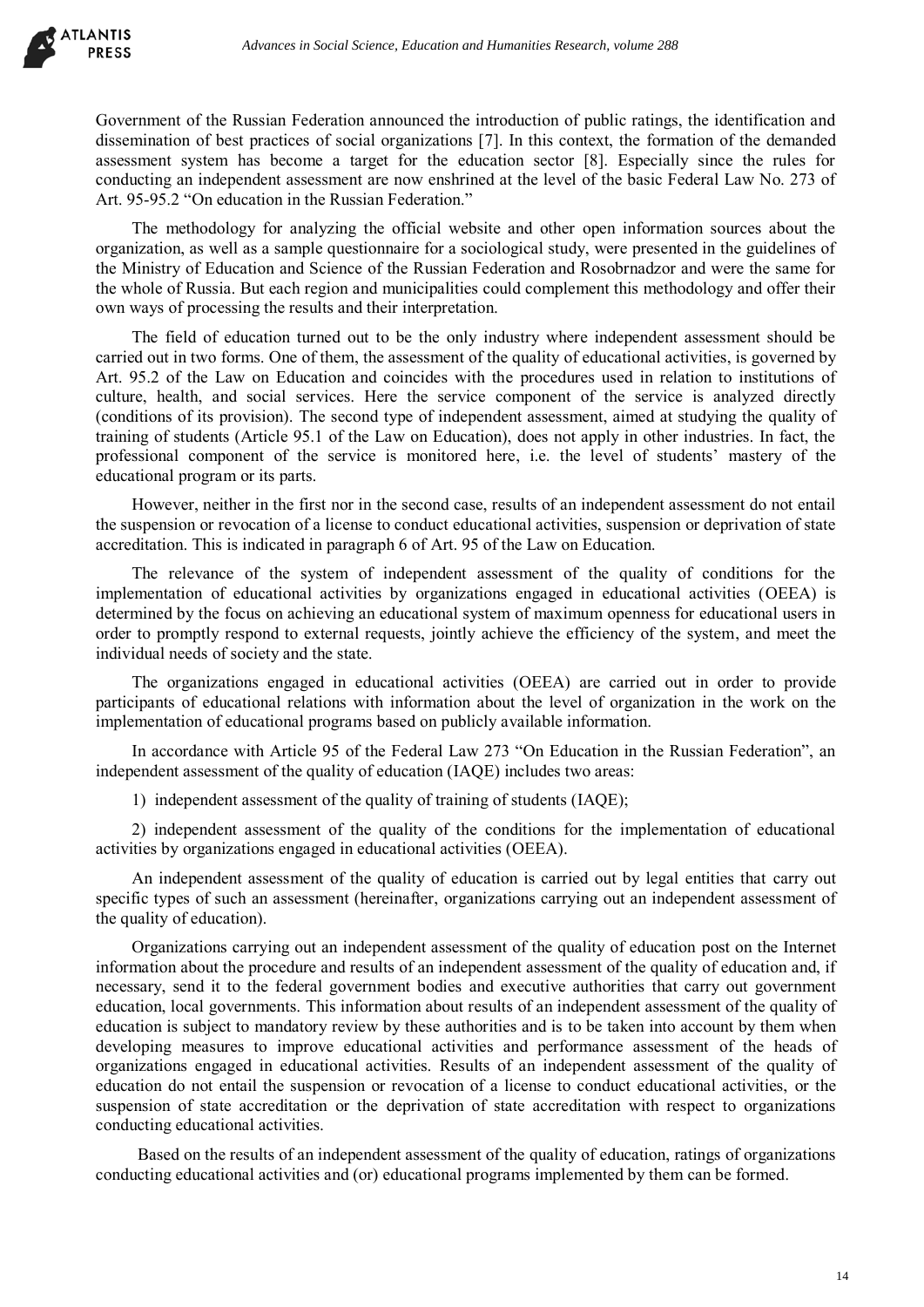

In order to create conditions for the conduct of OEEA, Public Chambers of different levels (federal, regional, and local) form Public Councils for the conduct of OEEA, which now cannot include representatives of government bodies and local authorities, representatives of public associations operating in the field education, managers and employees of educational organizations. The public councils determine the lists of organizations (one organization to be reviewed every three years) and carry out an independent assessment of the quality of conditions for the implementation of educational activities by organizations, taking into account information provided by the operator. In essence, public councils are becoming a central element of the system for assessing the quality of educational activities: they are the ones who perform the main actions in relation to the institutions studied.

OEEA is conducted according to such general criteria as:

- openness and availability of information about organizations engaged in educational activities;
- conditions in which educational activities are carried out (comfort);
- goodwill, politeness of employees;
- satisfaction with conditions for conducting educational activities of organizations and accessibility of services for people with disabilities.

The indicators characterizing the general criteria of the OEEA are set by the federal executive body that performs the functions of formulating state policy and legal regulation in the field of education, with a preliminary discussion at the public council for an independent assessment of quality. Information about the results of OEEA is available on the official websites of state and municipal institutions bus.gov.ru, websites of educational organizations and authorities. The results of OEEA are taken into account when evaluating the effectiveness of managers of educational systems at all levels.

*The main principles of the OEEA procedure are:* 

- regularity and transparency of the assessment procedure;
- assessment is not an end in itself; its results are a guarantee to society that an educational organization meets modern standards in all respects and that this educational institution or a specific educational program has properly formulated goals and conditions for their achievement;
- assessment is done in order to increase information openness and efficiency in the interests of all consumer groups;
- completeness of coverage, reliability and verifiability of indicators obtained from open sources of information;
- stimulation of the continuous development of educational organizations and improvement of educational programs through constant self-examination and planning procedures;
- actions in the interests of participants (including potential ones) of the educational process that are not institutionalized;
- uniform methodology for evaluating and interpreting results to all analyzed organizations.

#### **4. Conclusion**

Thus, we can note the general concept of the OEEA system: "New challenges to educational systems are the new conditions for the development of assessment systems". Trends in the assessment, both in Russia and in world practice, include the course towards applied solutions, process automation, striving for independent operators, and the development of self-examination procedures. As an independent assessment of education quality of the previous period shows, first, the procedure has a powerful effect on eliminating deficiencies. The identified problems against the background of the activities of similar organizations are promptly corrected. The level and conditions of the services provided are becoming higher and better, closee to world modern standards. The voice of any citizen can be heard, and his opinion can be taken into account, and this is not a mythical "complaint book", but an operational method of reacting to feedback from the consumer. Services can be provided in different conditions, with different quality. Therefore, the translation of